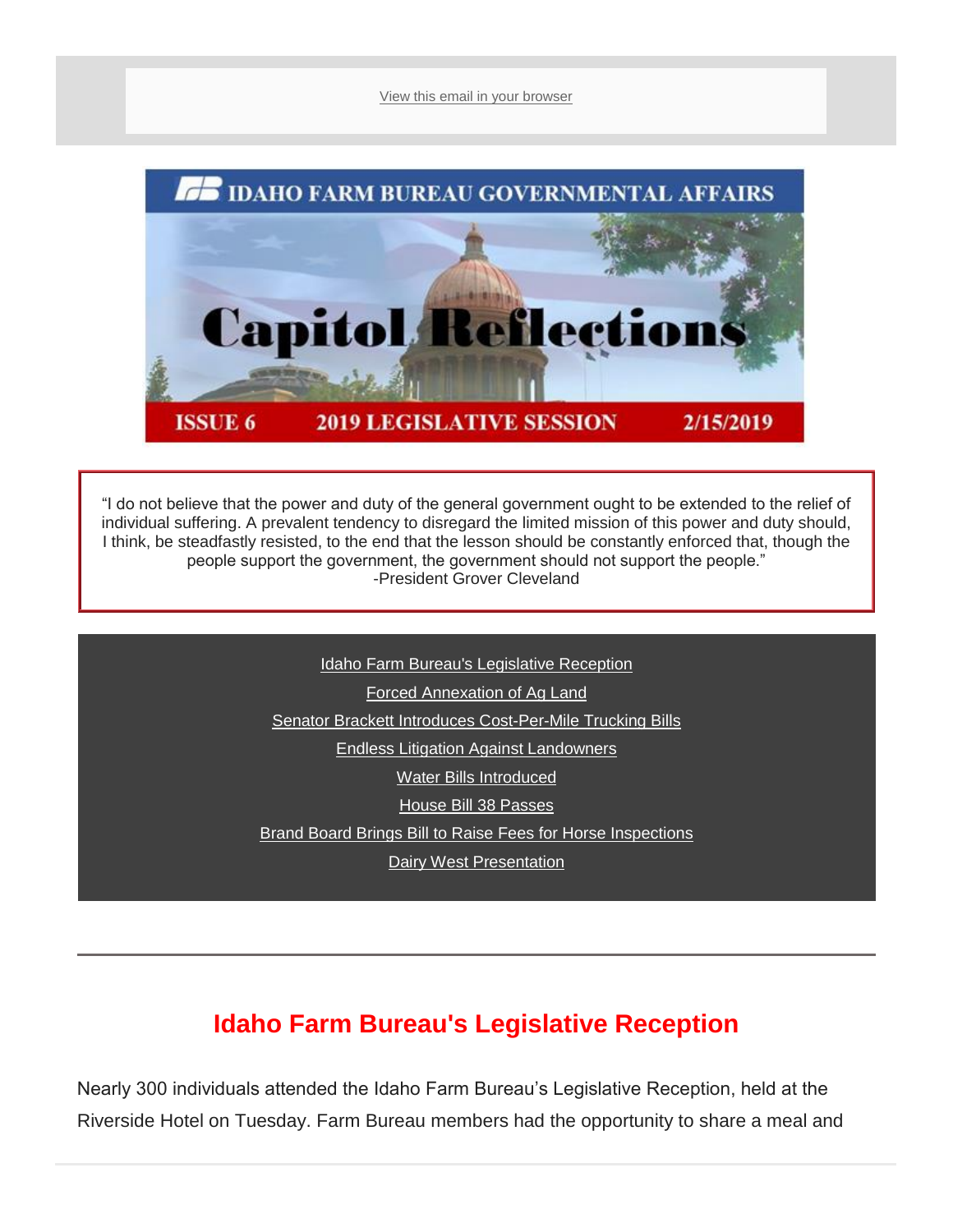discuss the important issues with legislators, congressional staffers, and state agency leaders. There are many things that impact farm and ranch operations in the state. Events like this provide a venue in a relaxed and informal setting for constituents to meet with their elected officials, and agency employees, to find support and develop solutions.

Some of the priority issues this legislative session for the Farm Bureau include wildlife depredation, wolf control, water management, taxes, and administrative rule review by the legislature, among other things. We express appreciation for everyone who attended and participated in the event this year, and we look forward to working together to implement sound, common-sense policies that will benefit Idaho agriculture.

[BACK](file:///C:/Users/mbechaver/AppData/Local/Microsoft/Windows/INetCache/Content.Outlook/55FT1RMR/email.mht%23Navigation)

## **Forced Annexation of Ag Land**

This week H25 was approved in the Senate by a vote of 33-0. Since it was previously approved by the House, it now heads to Governor Little for his signature. H25 prohibits cities from annexing land actively devoted to agriculture, so long as it is five acres or more, without the written permission of the landowner. This has been a problem for farmers in many urban areas for years and has now been addressed by the Legislature. IFBF appreciates the leadership of Representatives Mike Moyle (R-Star), Jarom Wagoner (R-Caldwell) and Senator Jim Rice (R-Caldwell) for sponsoring this bill. **IFBF supports H25.**

[BACK](file:///C:/Users/mbechaver/AppData/Local/Microsoft/Windows/INetCache/Content.Outlook/55FT1RMR/email.mht%23Navigation)

### **Senator Brackett Introduces Cost-Per-Mile Trucking Bills**

Senator Bert Brackett (R-Rogerson) introduced Senate Bills 1066 and 1067 in the Senate Transportation Committee on February 8, 2019, without explanation or discussion of the bills. Both bills propose amending Idaho Code 49-432 to create an annual registration fee for all commercial vehicles of \$280 as well as amending the mileage use fee on all vehicles over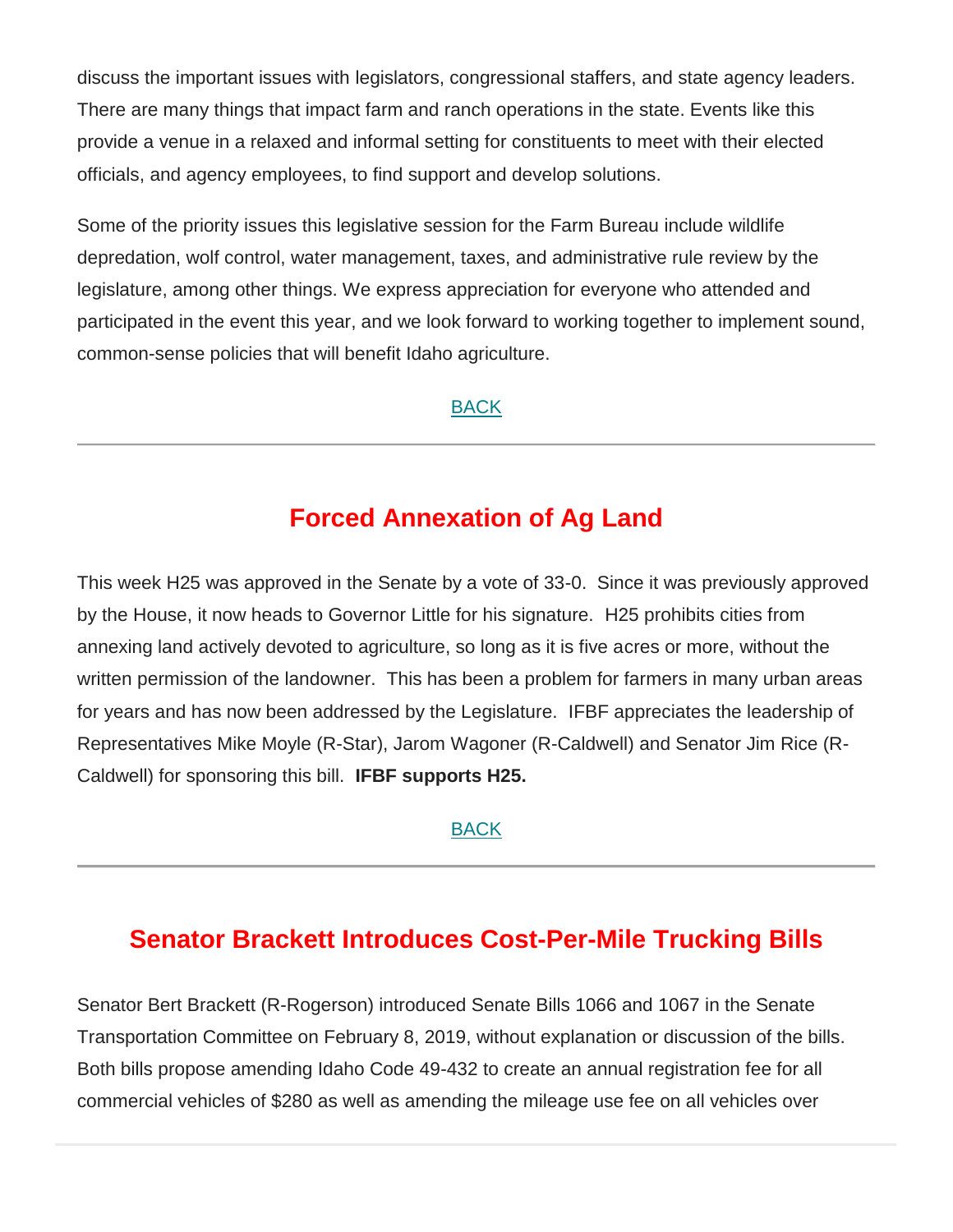60,000 pounds. Although the two bills propose imposing the same yearly registration fee, they propose differing mileage use fees. These fees will apply to all commercial and agricultural vehicles.

For example, SB1066 proposes charging trucks weighing 60,001-68,000 pounds \$.04 per mile. The mileage fee would increase by \$.01 for every 10,000-pound increase in truck weight to a maximum weight of 130,000 pounds paying \$.10 per mile. Under SB1066, a truck weighing 70,000 pounds that travels 7,500 miles per year will pay mileage fees of \$375 and \$280 for the annual registration fee for a total of \$655. Under the existing statute the same truck would pay \$337. If that same truck travels 51,000 miles in a year, the mileage and registration fees will be \$2,830, as compared to \$2,360 under the existing statute.

SB1067 proposes stepping up the mileage fee in 2000-pound increments starting at 60,001 pounds and ending at 130,000 pounds, for a total of 35 different weight classes and mileage fees. The cost per mile for a vehicle weighing 60,001-62,000 pounds would be \$.04 per mile. That mileage fee increases \$.00177 for every 2000-pound increase in vehicle weight, with the maximum mileage fee being \$.10 for a vehicle weighing 128,001-130,000 pounds.

Under SB1067, a truck weighing 62,000 pounds and traveling 7500 miles per year will pay a mileage fee of \$300 and an annual registration fee of \$280, totaling \$580 per year in fees. Under the existing statute, the same vehicle would pay \$223 per year. If that same truck travels 51,000 miles per year, the owner will have to pay \$2,320 in yearly fees, as compared to \$1,560 under the existing statute.

Both bills will raise trucking costs for most trucks with the lowest weight trucks experiencing the highest increase in fees. Since agricultural vehicles tend to be lower-weight, lower mileage trucks, they can expect higher fees under these bills. On the other hand, higher-weight trucks travelling a high number of miles per year could actually experience lower fees under these two bills. For example, under SB1066, a truck weighing 125,000 pounds and travelling 51,000 miles per year will pay \$5,380 in fees as compared \$5,660 under the existing statute.

IFBF Policy # 175 states we oppose "[a] tax or fee increase on vehicles." **IFBF opposes SB1066 and SB1067.**

### [BACK](file:///C:/Users/mbechaver/AppData/Local/Microsoft/Windows/INetCache/Content.Outlook/55FT1RMR/email.mht%23Navigation)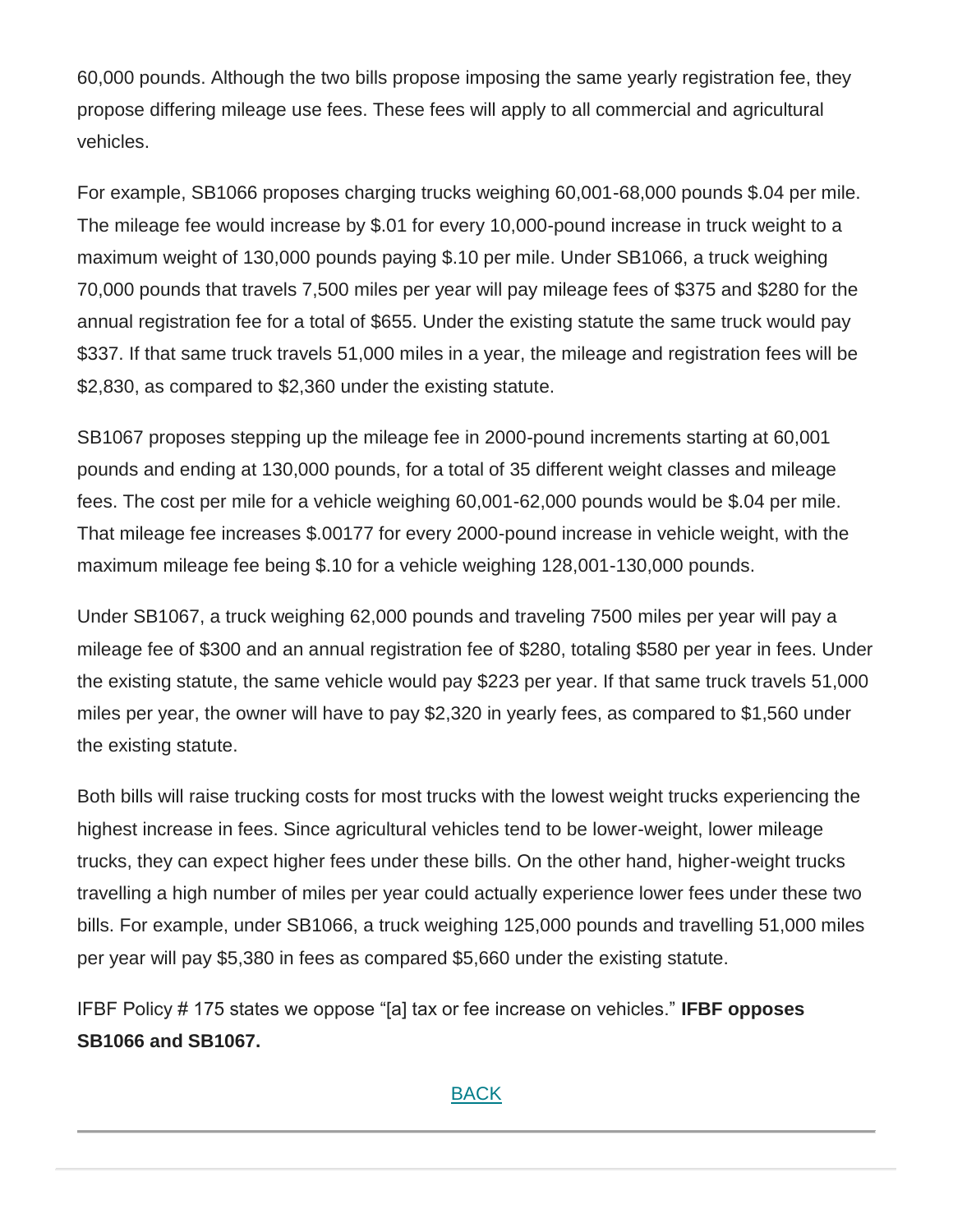## **Endless Litigation Against Landowners**

This week S1089 was introduced by the Senate Resources & Environment Committee, chaired by Senator Lee Heider (R-Twin Falls). The stated purpose of the bill is to "ensure public access" to public lands by prohibiting "physically blocking access." To do so, it provides a mechanism to allow individuals to sue those who "block, obstruct or otherwise interfere" with a person's attempt to enter upon public land.

While this may sound like a noble cause, S1089 really misses the mark. The sponsors, Senator Fred Martin (R-Boise) and the Idaho Wildlife Federation, have tried to insert this language into the statute that prohibits animal activists from harassing hunters, fishermen and trappers. The subject is not germane to this code section. There are other existing statutes that address the problem S1089 is trying to solve. If the sponsors are concerned that the existing statutes are not robust enough, they should amend those statutes, not try to force their solution into an unrelated statute.

Unfortunately, the text of the bill goes far beyond its stated purpose and actually sets up landowners who are adjacent to public land for endless lawsuits unless they allow people to cross their land to access the public land beyond, even if there is no existing public right-ofway. Furthermore, in many instances, even where legitimate public rights-of-way exist, there are often gates designed to keep cattle within pastures while grazing. A gate, by definition, is an obstruction which would set up a landowner for a lawsuit simply for keeping his cattle within the pasture as it would "obstruct" public access.

There are a host of issues with this bill which should prevent it from moving forward**. IFBF opposes S1089.**

#### **[BACK](file:///C:/Users/mbechaver/AppData/Local/Microsoft/Windows/INetCache/Content.Outlook/55FT1RMR/email.mht%23Navigation)**

### **Water Bills Introduced**

Several pieces of legislation regarding water were introduced this week, with some already having hearings in committee. The subsequent list is legislation dealing with water storage, rights, and management that the Farm Bureau is closely following: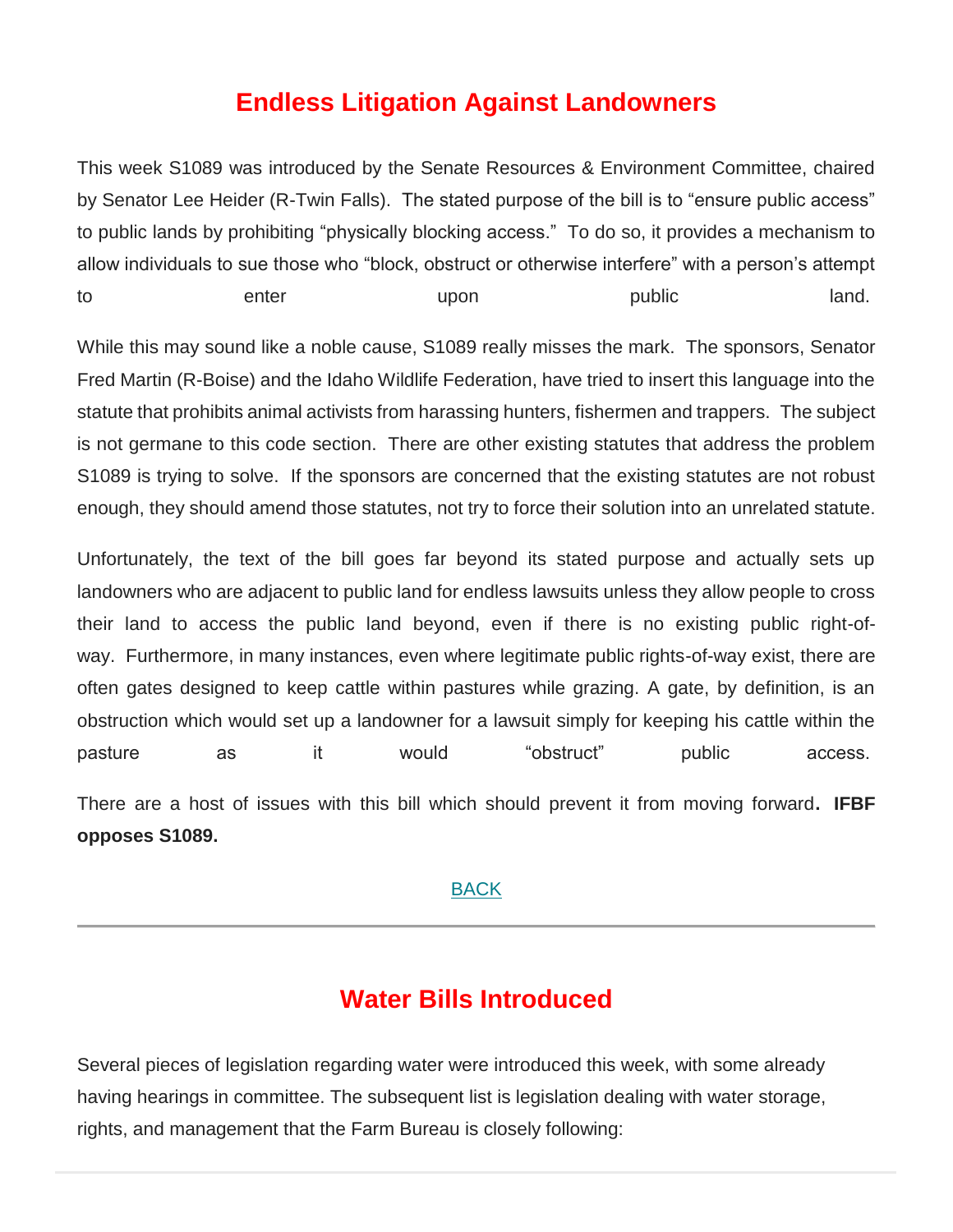**HCR9 – Hydropower, Dams:** This concurrent resolution recognizes hydropower as Idaho's greatest renewable resource and the benefit it provides as a carbon-free, inexpensive electrical power source. Hydropower is an economic driver for tourism, recreation, and agriculture in the state.

IFBF Policy #83.1 supports the continued careful use of water as one of our renewable natural resources through existing, and the construction of new, hydro projects. **IFBF supports HCR9.**

**HJM4 – Boise River, Reclamation, Dams:** This memorial supports efforts to designate the raising of Anderson Ranch Dam as one of the priorities for the State of Idaho in the interest of promoting additional water security. This project would provide an additional 29,000 acre-feet of water storage on the Boise River. The memorial urges Idaho's congressional delegation to ensure completion of the feasibility study and NEPA analysis in a timely manner and to advance the project through any additional congressional action necessary, including the provision of further WIIN Act funds.

IFBF Policy #29 supports the construction, improvement and increased size of storage facilities that provide multiple beneficial uses of Idaho's water. **IFBF supports HJM4.**

**S1056 – Ground Water Districts, Mitigation**: This legislation authorizes ground water districts to apportion mitigation obligations among their members in a manner comparable to assessments. Certain mitigation activities, including those agreed upon in the historic ESPA settlement, protect all groundwater right holders from curtailment, but to varying degrees. Accordingly, when ground water districts apportion mitigation obligations to its members, the districts must consider the benefits a water-user receives from mitigation. The apportionment must be structured to assign a greater mitigation obligation to holders of junior priority water rights than to holders of senior priority water rights. It may also be structured to adjust a member's obligation based on consumptive use under the member's ground water rights or other attributes. This legislation expressly authorizes the director to curtail ground water users who have failed to comply with the apportionment of mitigation obligations imposed by ground water districts.

**S1083 – Irrigation, Encroachments:** This bill amends Idaho law to clarify the protections and obligations of water delivery rights-of-way extend to the operator of that right-of-way, in addition to the owner. In many locations throughout Idaho Code, only the "owner" is specified, with no mention or option of an "operator."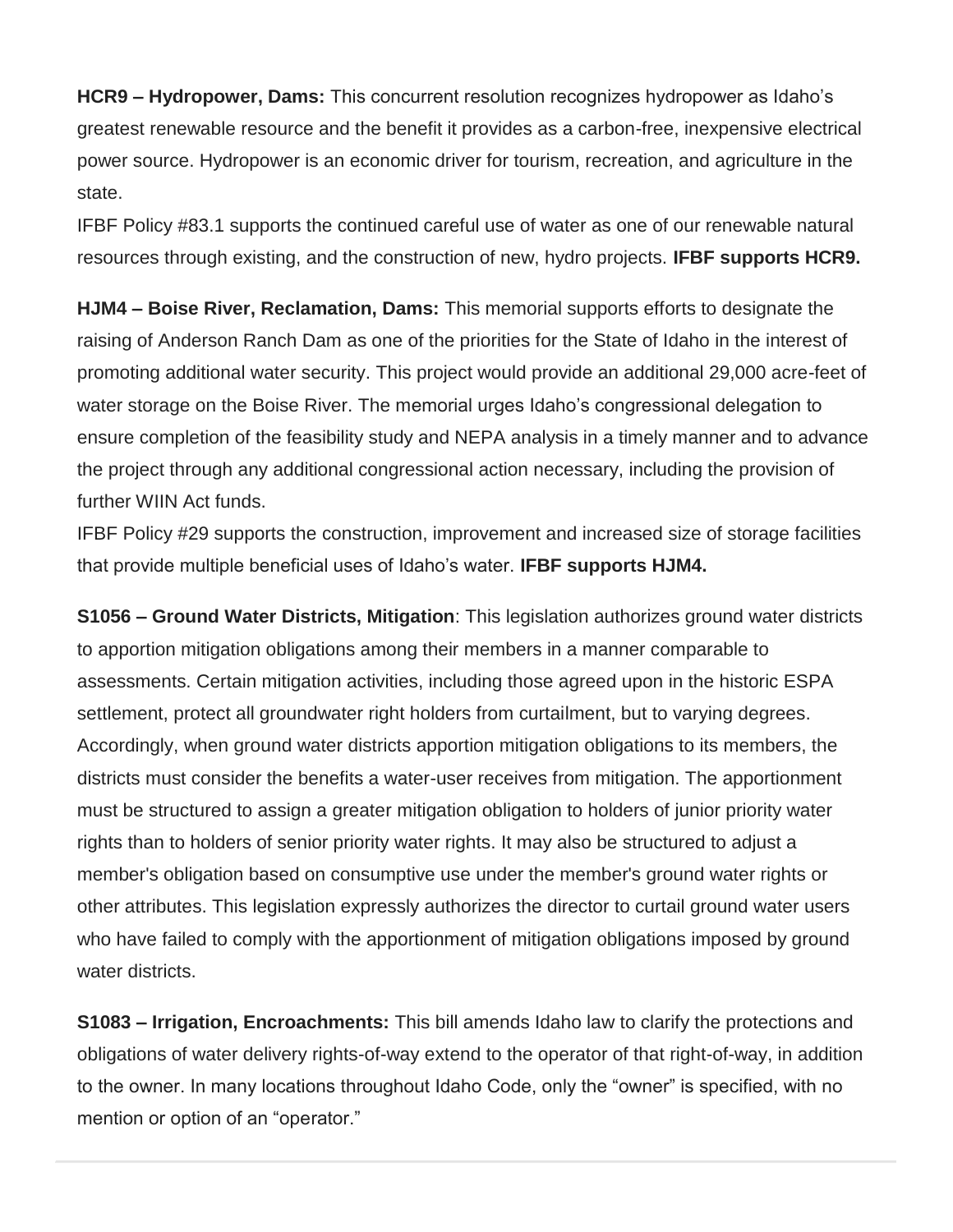**S1086 – Irrigation, Rights-of-Way:** This bill amends Idaho water law to clarify the rights to remove and/or deposit debris from water delivery rights-of-way extends to vegetation within the rights-of-way. Increasingly, this is a problem seen in the more developing and urban areas of the state, with housing and business developments occurring near the banks of canals, laterals, and ditches.

**S1087 – Artesian Wells, Cost-Sharing:** Idaho law establishes that the owners of flowing artesian wells who waste water without beneficial use are responsible to prevent the waste of water through repair or, if necessary, plugging the wells. The Idaho Department of Water Resources (IDWR) has stated that it intends to activate initiatives to repair or plug flowing artesian wells. This proposed legislation removes outdated language in the statute, while maintaining the option for the Director to implement a cost-share program. The statute will continue to recognize that the owners of the flowing artesian wells have the responsibility for repairing or plugging the wells.

IFBF Policy supports the current law regarding artesian wells with a potential cost-share program option. **IFBF supports S1087.**

**SJM101 – Water, RS2339 Easements, 1866 Mining Act:** This joint memorial requests Congress, the President, the Department of the Interior, the Department of Agriculture and the United States Forest Service respect and acknowledge Idaho's sovereignty over its water rights, its rights-of-way for use of water rights, and its desire to remove bureaucratic roadblocks that interfere with Idaho water users' use of their water rights.

IFBF Policy #41 supports the state's sovereignty and control of its water resources and opposes any infringement on this right. **IFBF supports SJM101.**

#### [BACK](file:///C:/Users/mbechaver/AppData/Local/Microsoft/Windows/INetCache/Content.Outlook/55FT1RMR/email.mht%23Navigation)

### **House Bill 38 Passes**

House Bill 38 passed the Senate floor early this week with thirty-five votes in favor, zero nays and zero absent. H38 deals with Food Safety Modernization Act and transferring authority to the Idaho State Department of Agriculture. This transfer of authority was already approved last year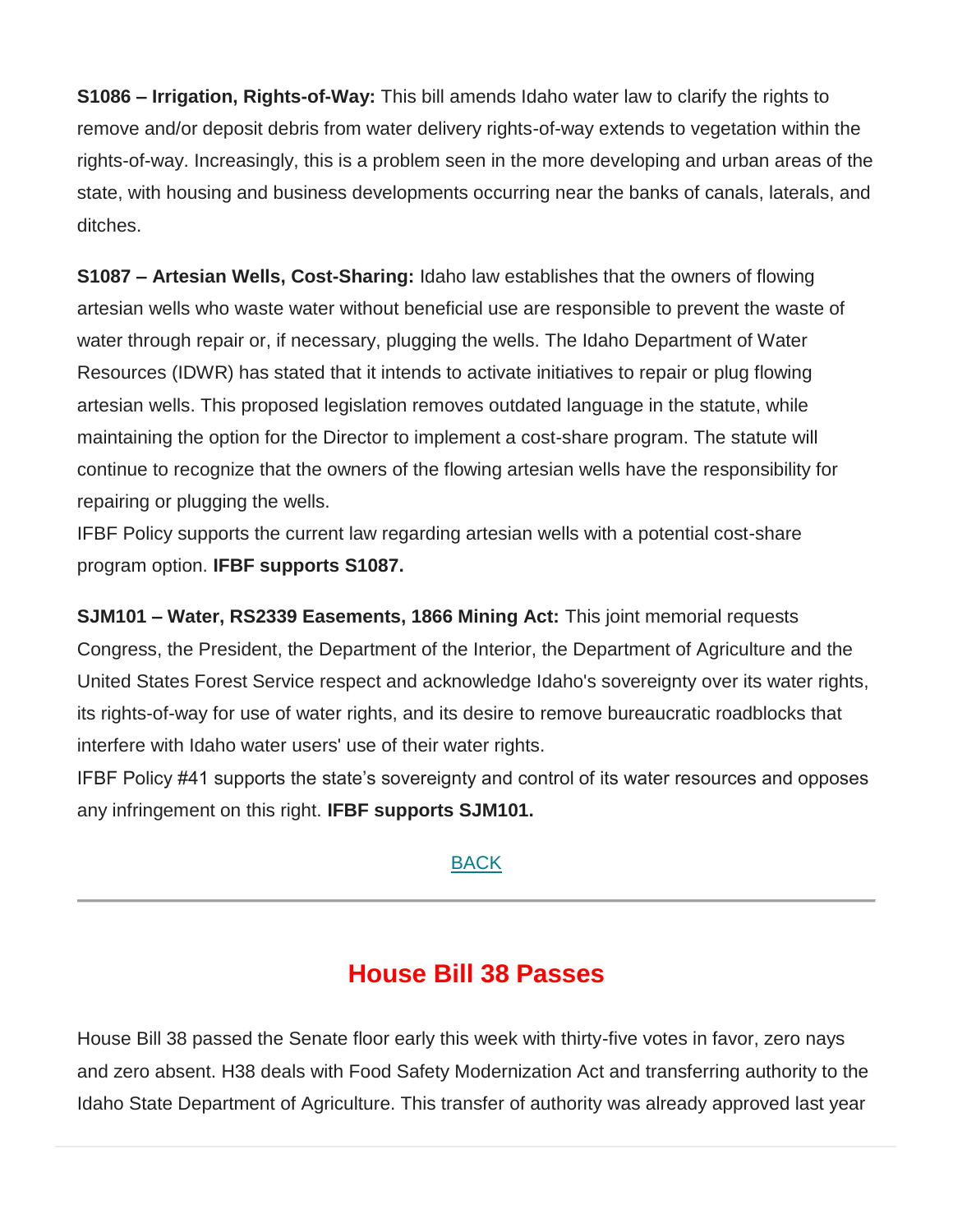with a passing of legislation that was supported by the Idaho Farm Bureau.

This year's bill deals with amending the existing law to revise a date by which the authority transition between the two agencies must occur. This date revision allows for a cleaner and smoother transition of authority. Having passed the house, the bill moved to the Senate Agricultural Affairs committee. There, the bill was passed and moved to the Senate floor with a "do pass" recommendation. Now that it has passed both the House and Senate floors, H38 is headed to the governor's desk to be signed into law.

[BACK](file:///C:/Users/mbechaver/AppData/Local/Microsoft/Windows/INetCache/Content.Outlook/55FT1RMR/email.mht%23Navigation)

### **Brand Board Brings Bill to Raise Fees for Horse Inspections**

On February 11, 2019, Senator Patti Anne Lodge (R-Huston) introduced Senate Bill 1082 in the Senate Agricultural Affairs Committee. SB1082 proposes the following: 1) raising the cap for lifetime horse brand inspections from \$35 to \$75, 2) raising the cap for individual horse brand inspections from \$1.50 per head to \$10, and 3) raising the cap for minimum equine farm service fees to \$55 for cases where a brand inspector must travel from his assigned post to perform a brand inspection.

It is important to note that SB1082 only proposes raising the caps for these and does not actually raise the fee. To raise the fee amount equine owners have to pay, the Brand Board will have to go through negotiated rulemaking procedures giving the public notice of any proposed fee changes and opportunity to comment.

In his presentation to the IFBF livestock committee, Idaho State Brand Inspector, Cody Burlile cited budget deficits as the need for raising the fees. Currently the Brand Board is losing money on horse brand inspections and the cattle inspections are having to cover those losses. IFBF members expressed concern over the potential rise in fees, noting the majority of horse owners are "hobby" horse owners who do not pay the current fees for brand inspections, so raising the fee will only discourage many of those who do get the inspections from getting them done in the future. Another concern is whether the brand inspection is even useful since neighboring states like California, Oregon, and Washington, as well as big horse-producing states like Texas,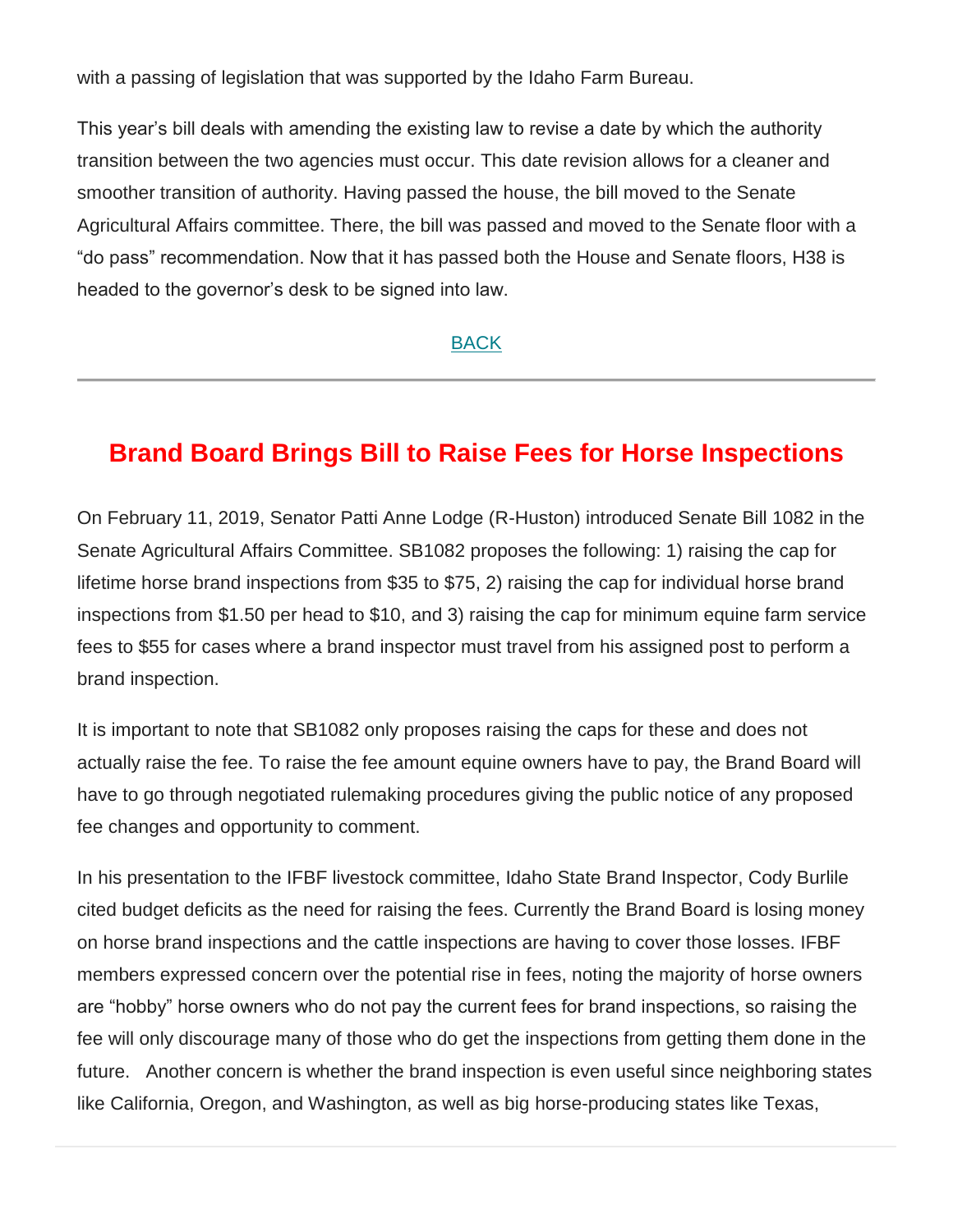Oklahoma, and Kentucky do not require brand inspections at all. Many horse owners see the inspection as merely a tax on horse owners who travel across state lines.

Although brand inspections can be useful to prove ownership of a horse in ownership disputes, or when a horse is lost or stolen, other identifications such as registration papers or microchips are also just as effective.

IFBF Policy # 12 states "[w]e support eliminating the mandatory brand inspection for equine in Idaho. We support an option for having a brand inspection for the lifetime of ownership for the equine. We support raising the fee for the lifetime inspection." Although IFBF fully supports the mission and purpose of the brand board, we do not believe the proposed action will resolve the funding issues that have been identified. Our members believe eliminating the requirement for horse brand inspections will be a more productive solution to the funding problem, while allowing for a horse brand inspection for those who travel to states that still require one. **IFBF opposes SB1082.**

**[BACK](file:///C:/Users/mbechaver/AppData/Local/Microsoft/Windows/INetCache/Content.Outlook/55FT1RMR/email.mht%23Navigation)** 

### **Dairy West Presentation**

The Senate Agricultural Affairs Committee heard a presentation from Dairy West's Executive Director, Karianne Fallow, on Thursday. The presentation covered the Idaho Dairy Products Commission and how dairy is being promoted in the state. After a short video showing the many events and ads promoting dairy, Fallow commented, "If a picture is worth a thousand words, a video must be worth a million." She described the video as a "year in review" of all the work they have put into promoting dairy across the state and the U.S.

One specific topic Fallow discussed with committee members was the group's organized dairy tours. The tours allowed them to take people to a farm and show them exactly how dairy is produced. Fallow told committee members that 57% of the tour guests had never been on a farm before. She also said 56% of the university tour students had never been on a dairy. She reported the tours lead the guests to having more positive views and opinions about how their food is produced, animal care and welfare, and environmental impacts dealing with dairies. The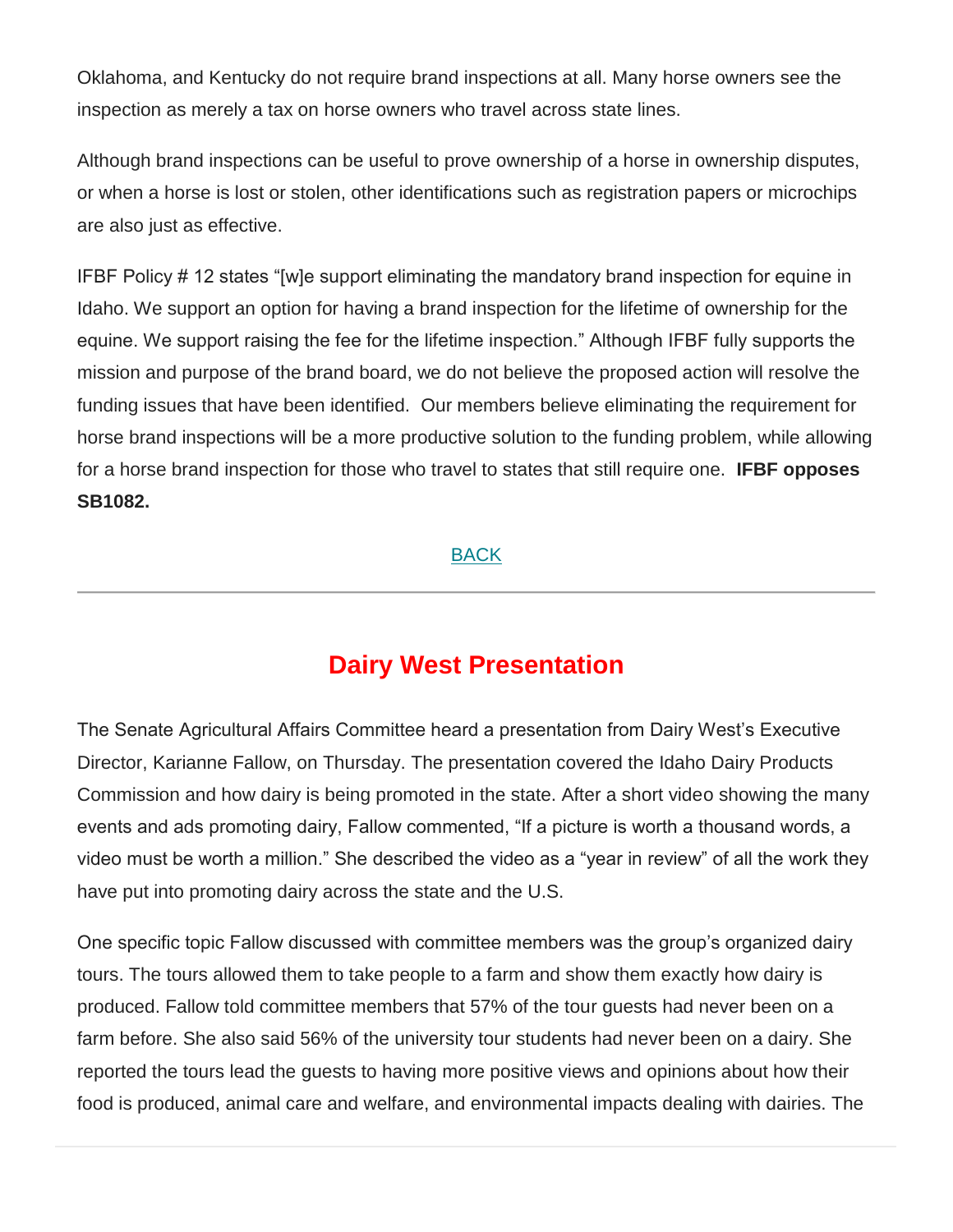tours are very successful in countering negative propaganda surrounding dairies. Fallow pointed out the importance in the tours by giving an example of university students continually being exposed to anti-agricultural rhetoric, which is shaping their opinions on how their food is made. These tours allow exposure to agriculture in a way many have never been able to experience before.

Fallow also spoke of the partnership Smokey Mountain Pizza to promote dairy products. An example of this partnership was covered by newspapers fairly recently, where customers were able to interact with dairy farmers and jersey calves at Smokey Mountain Pizza, in an effort to promote where the pizza's cheese was coming from. The committee showed appreciation for the hard work put in by Dairy West and expressed gratitude for the hard work of the dairy farmers in providing these products.

### [BACK](file:///C:/Users/mbechaver/AppData/Local/Microsoft/Windows/INetCache/Content.Outlook/55FT1RMR/email.mht%23Navigation)

# **Subscribe**

[Click here](mailto:ifbga@idahofb.org?subject=Subscription%3A%20Capitol%20Reflections&body=Hi%2C%0A%0APlease%20add%20me%20to%20your%20Capitol%20Reflections%20Newsletter%20email%20list.%0A%0AThank%20you!) to subscribe to the Capitol Reflections mailing list.

[Click Here for Past Issues of Capital Reflections](mhtml:file://C:/Users/mbechaver/AppData/Local/Microsoft/Windows/INetCache/Content.Outlook/55FT1RMR/email.mht!https://idahofb.us11.list-manage.com/track/click?u=27b927d83e0ea466788f587aa&id=dd96374dee&e=a4ab29d1bd)



IFBF [Governmental Affairs](mhtml:file://C:/Users/mbechaver/AppData/Local/Microsoft/Windows/INetCache/Content.Outlook/55FT1RMR/email.mht!https://idahofb.us11.list-manage.com/track/click?u=27b927d83e0ea466788f587aa&id=d94ad527ae&e=a4ab29d1bd) | 208-342-2688 | [ifbga@idahofb.org](mailto:ifbga@idahofb.org?subject=Capitol%20Reflections%20Contact&body=Insert%20your%20comments) [www.idahofb.org](mhtml:file://C:/Users/mbechaver/AppData/Local/Microsoft/Windows/INetCache/Content.Outlook/55FT1RMR/email.mht!https://idahofb.us11.list-manage.com/track/click?u=27b927d83e0ea466788f587aa&id=1f73aab56a&e=a4ab29d1bd)